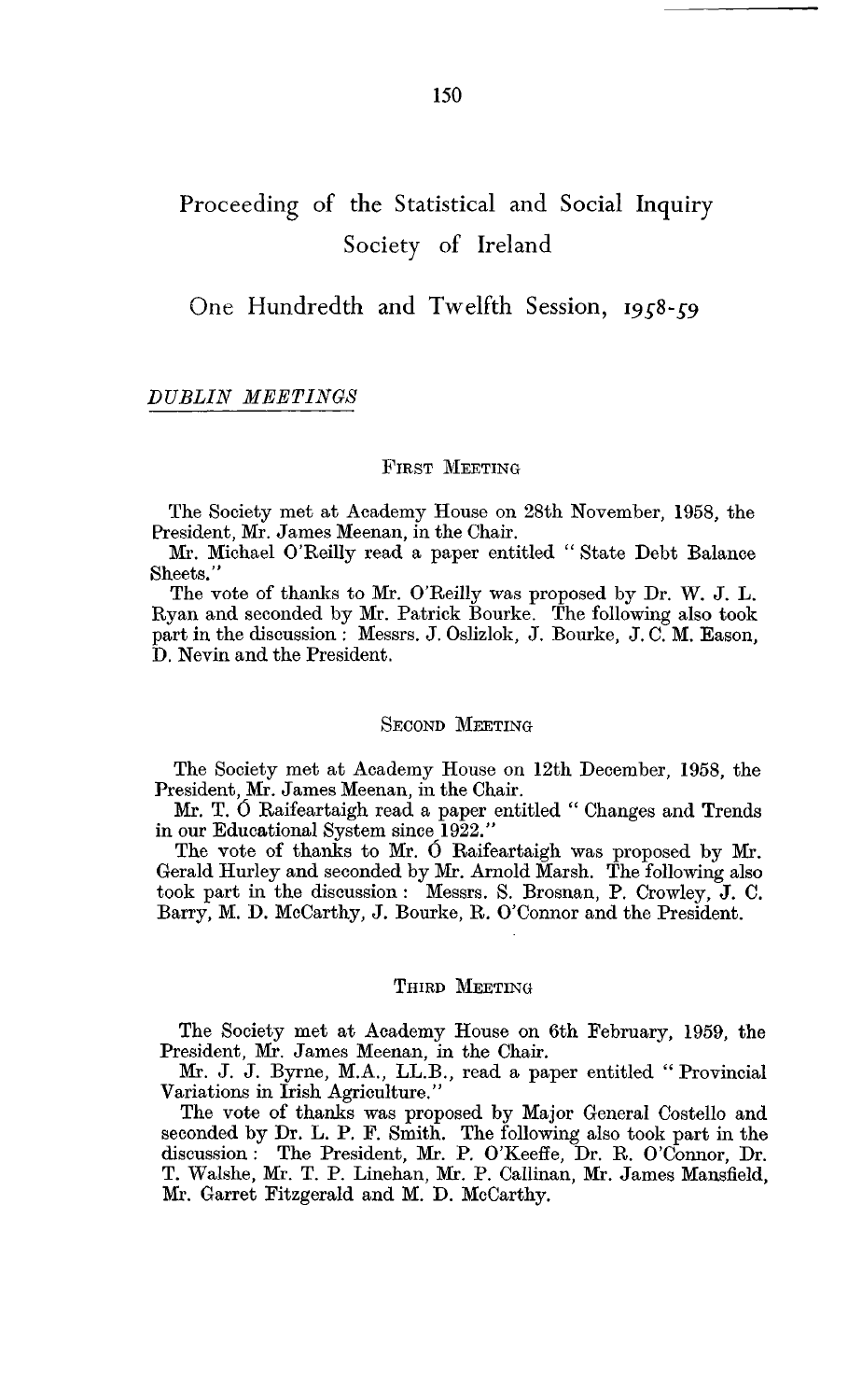#### FOURTH MEETING

The Society met at Academy House on 17th April, 1959, Mr. Stanley Lyon, Vice-President, in the Chair.

Mr. Ruaidhri Roberts read a paper entitled " Trade Union Organisation in Ireland/'

The vote of thanks was proposed by Mr. W. H. Beirne, and seconded by Mr. J. P. O'Brien. The following also contributed to the discussion : Professor B. F. Shields, Mr. J. Haughey, Mr. Donal Nevin and Mr. Gaffney.

## FIFTH MEETING

The Society met at Academy House on 1st May, 1959, the President, Mr. James Meenan, in the Chair.

There was a Symposium on Economic Development. The following contributed : Dr. L. 0 Nuallain, Dr. R. D. C. Black, Mr. Donal Nevin, Mr. S. F. Thompson and P. O'Keeffe, B.Agric.Sc.

As there was insufficient time to discuss the contributions and as a number of members indicated their desire to speak on the subject it was decided to hold a further meeting during the month of May.

## SIXTH MEETING

The Society met at Academy House on 22nd May 1959, the President, Mr. James Meenan, in the Chair.

There was a discussion on the Symposium on Economic Development which had been adjourned from the previous meeting, in which the following took part: Professor J. Johnston, Professor B. F. Shields, Dr. H. Kennedy, Senator Professor P. M. Quinlan, Major General Costello, Messrs. E. A. Richards Orpen, Arnold Marsh, P. Lynch, S. Breathnach, P. Callinan and 0. Moylan.

#### *BELFAST MEETINGS*

#### FIRST MEETING

The Society met in Elmwood House, Queen's University, Belfast, on 20th October, 1958, Dr. R. D. C. Black, in the Chair.

Mr. L. C. Mulligan, Registrar-General for Northern Ireland read a paper entitled " The Growth and Aging of Population."

The vote of thanks was proposed by Dr. M. D. McCarthy, Dublin, Honorary Secretary of the parent body and seconded by Dr. E. A. Cheeseman. Mr. T. P. Linehan, Dublin, also took part in the discussion.